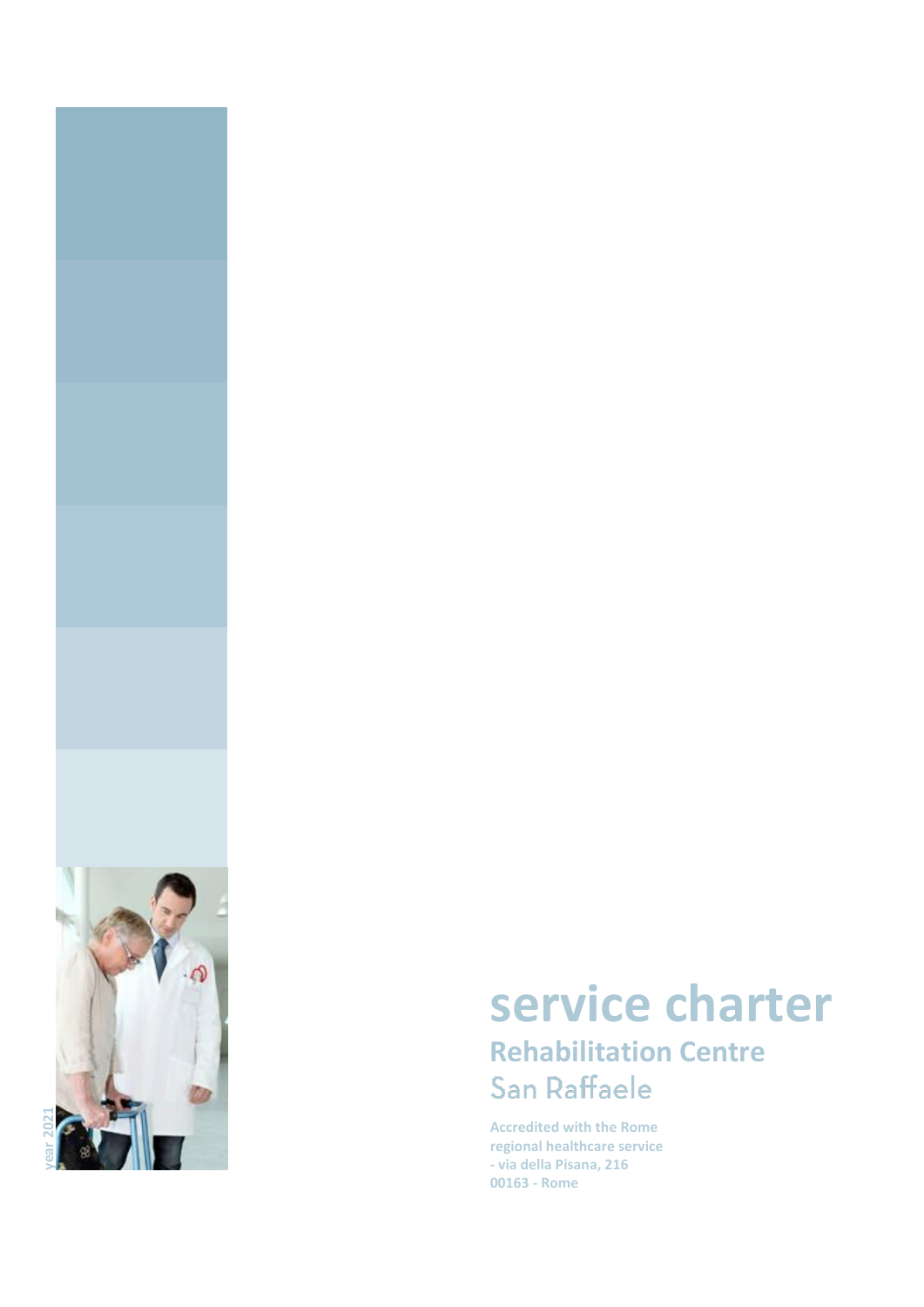**The information contained in this document is current as of June 2021. It may happen that after this date changes occur about which you can enquire by calling the numbers indicated in the document. The contents of the Service Charter can also be consulted on www.sanraffaele.it**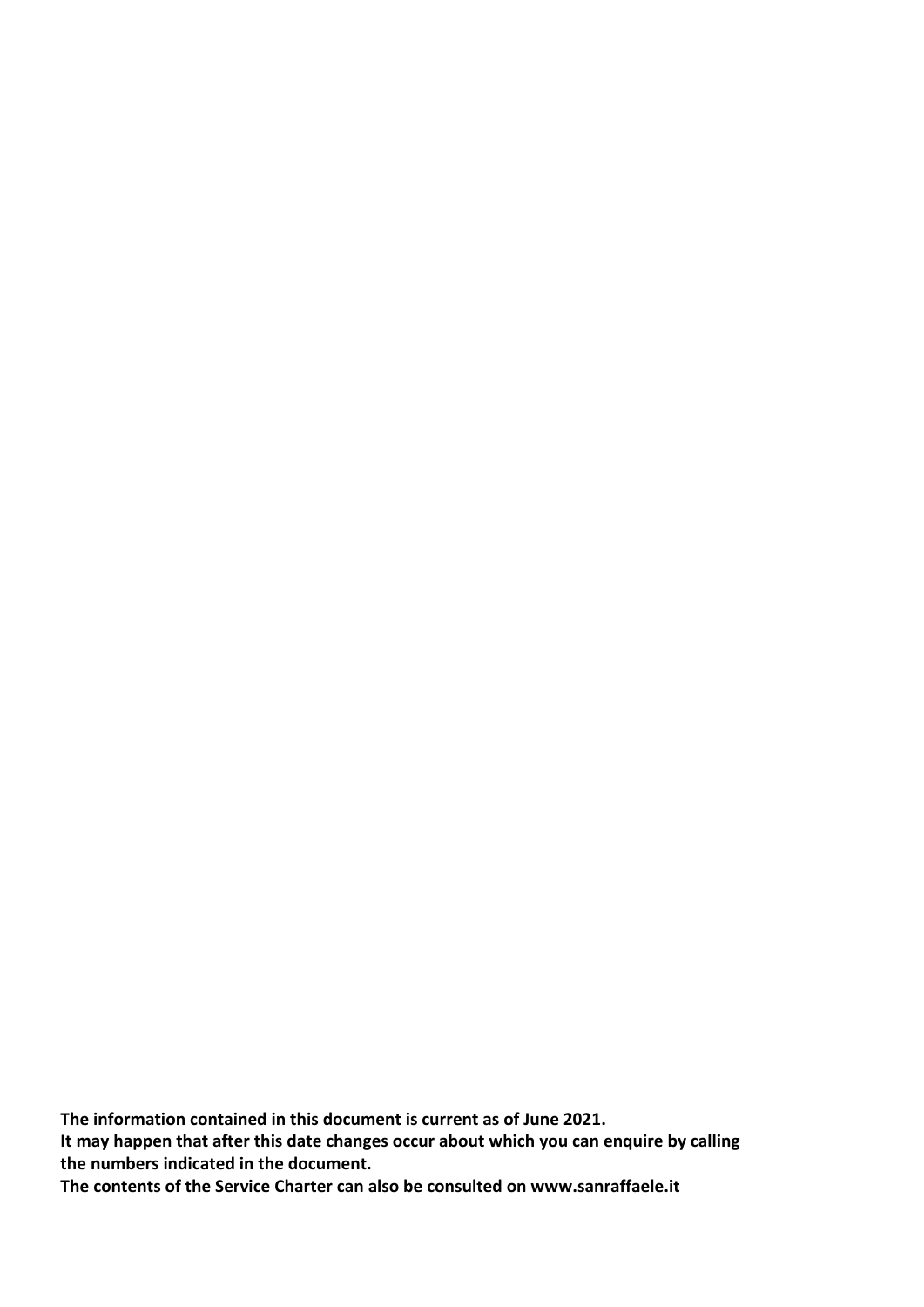# **Rehabilitation Centre San Raffaele**

# **table of contents**

## **FIRST SECTION Centre presentation and fundamental principles**

## **SECOND SECTION Information on the Centre and the services provided**

## **THIRD SECTION Protection and verification mechanisms**

| 1. Presentation of the centre and fundamental                                                                   | 7                    |
|-----------------------------------------------------------------------------------------------------------------|----------------------|
| principles<br>1.1. Institutional purposes and organisation                                                      |                      |
| 2. Fundamental principles for user protection                                                                   | 10                   |
| (DPCM (prime ministerial decree) 1994-DPCM 1995)                                                                |                      |
| 1. Type of services provided                                                                                    | 12                   |
| 2. Access                                                                                                       | 13                   |
| 2.1. How to access<br>2.2 Required                                                                              | 14                   |
| 3. Care                                                                                                         | 15                   |
| 3.1 Completion of the rehabilitation project                                                                    | 16                   |
| 3.2 Request for medical records                                                                                 | 16                   |
| 4. Accessory and comfort services                                                                               | 17                   |
| 5. How we welcome patients                                                                                      | 18                   |
| <b>6. Social Care Service</b>                                                                                   | 19                   |
| 1. Rights and obligations of users                                                                              | 21                   |
| 1.1 Right to information - informed                                                                             | 21                   |
| consent                                                                                                         |                      |
|                                                                                                                 |                      |
|                                                                                                                 |                      |
|                                                                                                                 |                      |
| 1.2 Right to confidentiality<br>1.3 Obligations of users<br>1.4 Rights and obligations charter<br>2. Complaints | 21<br>21<br>22<br>23 |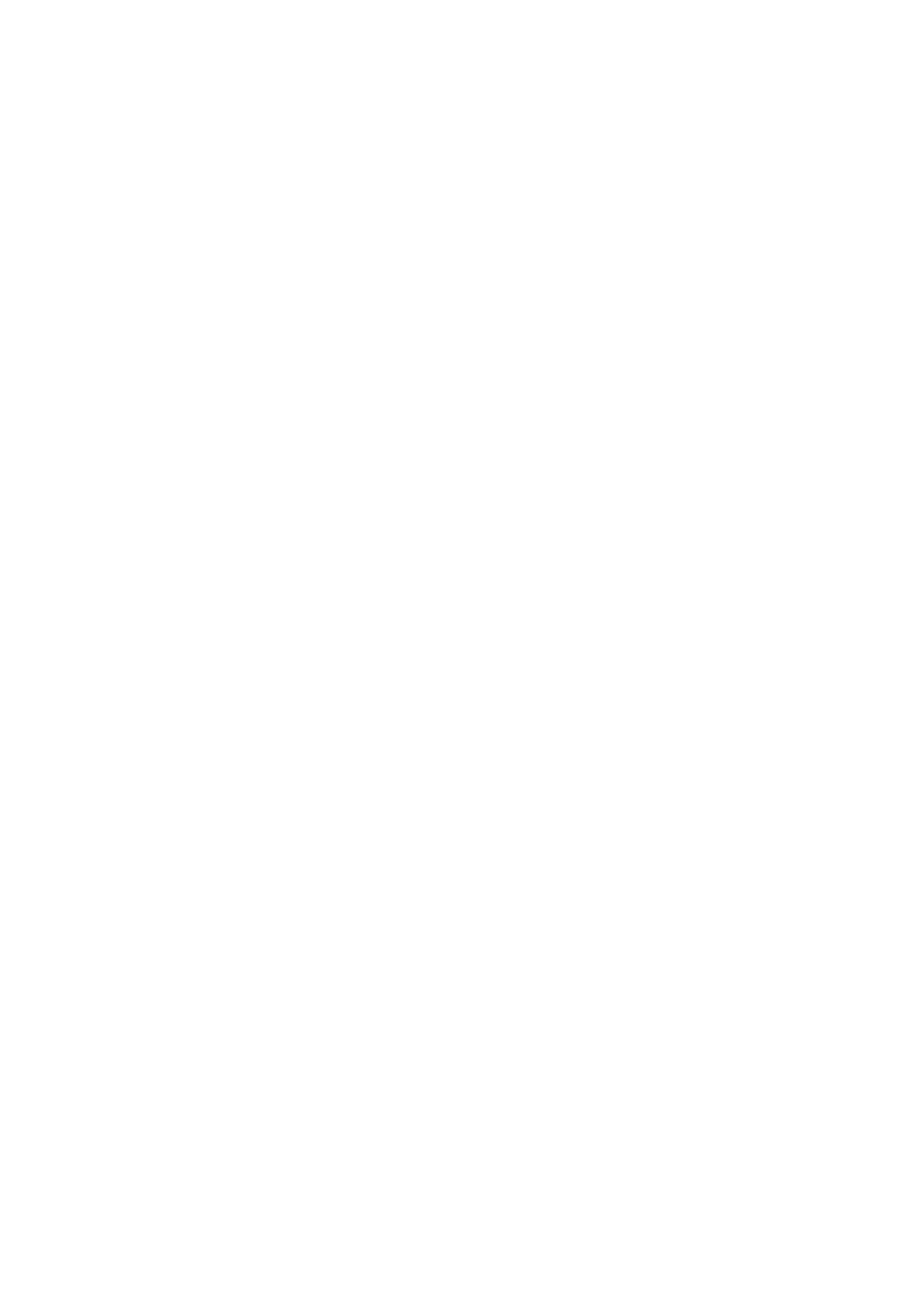

**First Section Centre presentation and fundamental principles**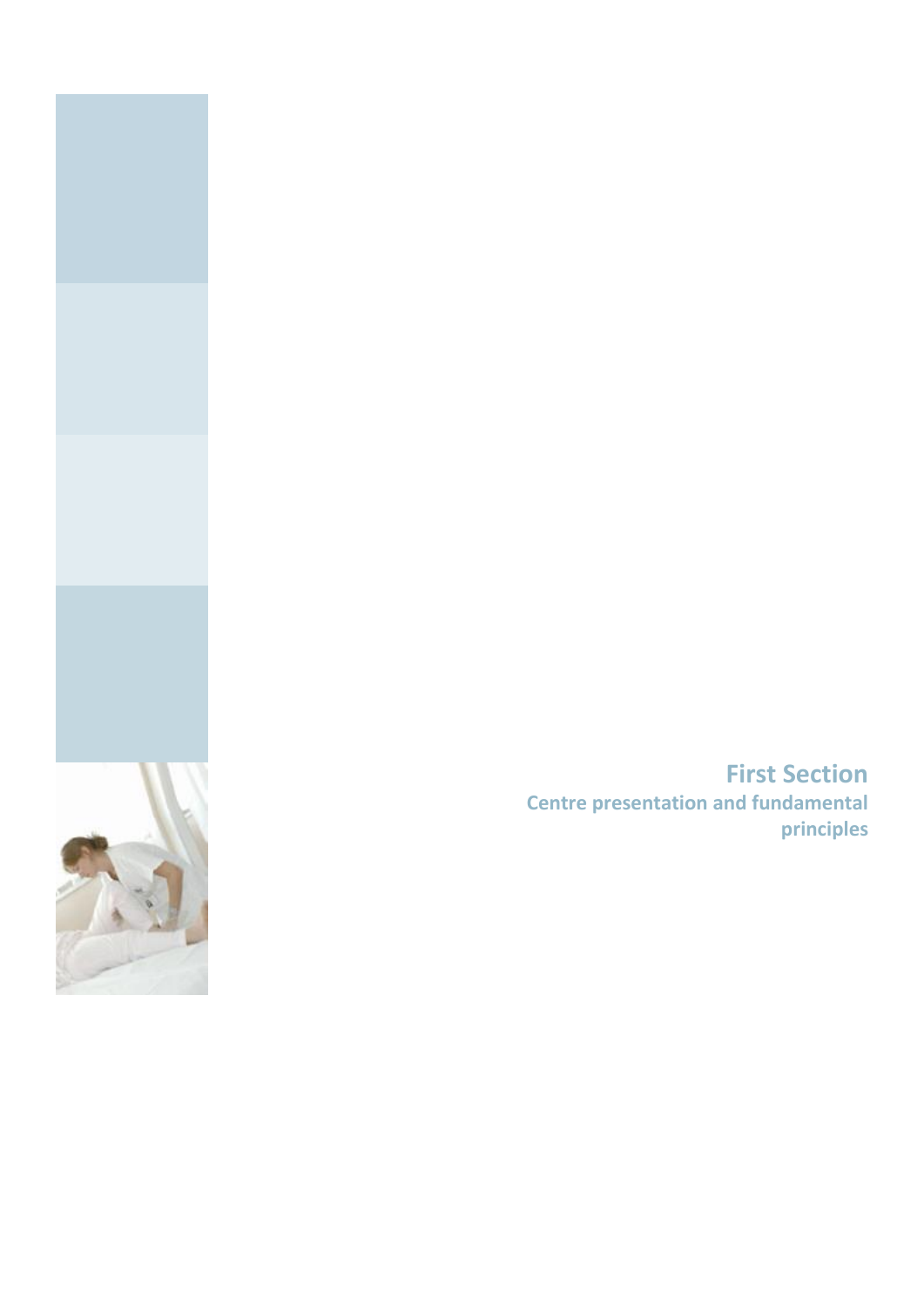#### **Dear Guest,**

**I am pleased to present to you the Health Services Charter of our Centre, the purpose of which is to make you aware of the activities and services that are available and how to access them.**

**The "Charter" is also and above all the commitment to attend to those who come to our Centre with professionalism, competence and experience.**

**We are well aware that any Rehabilitation Project, due to its duration, the expectations of recovery of lost abilities, fears, hopes and the involvement of**

**family members, is such as to require greater soft skills and also particular attention to human relationships, to the psychological implications of a gesture or a word, in other words to "personal care."**

**We also pay a great deal of attention to the organisational aspects, in the knowledge that we can still improve further thanks to the participation and collaboration of you and of those who, reading this document, will kindly let us know about any difficulties encountered. It will be our commitment to evaluate the suggestions received and use them to continue on our pathway of patient care, assistance and research, aimed at offering a better quality of life to our patients.**

## **Medical Director**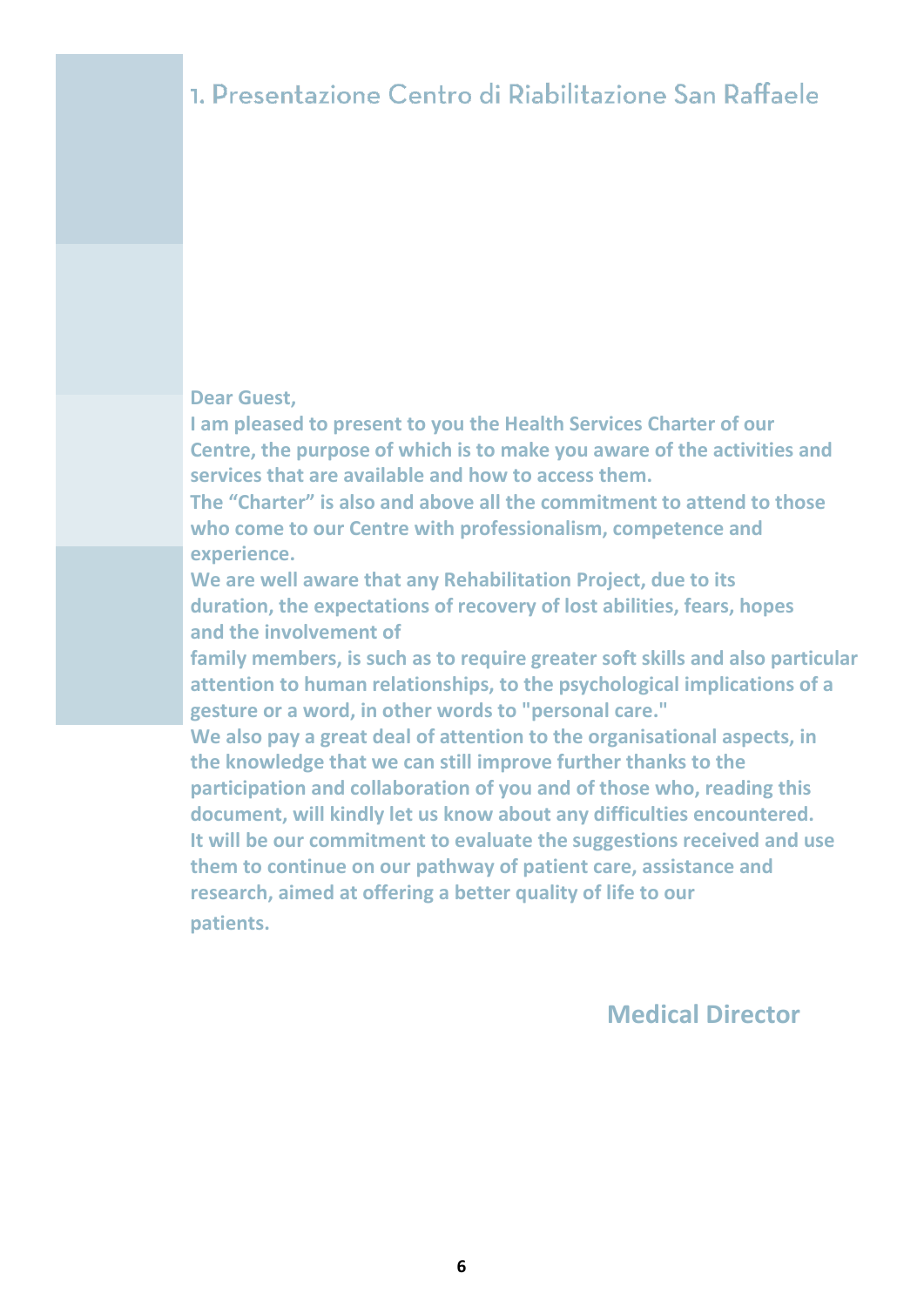# 1. Presentazione Centro di Riabilitazione San Raffaele

#### **1.1 Institutional purposes and organisation**

**The Rehabilitation Centre provides rehabilitation services aimed at the recovery and integration and/or social reintegration of disabled people with the goal of carrying out a socio-educational programme for each individual, with the objective of recovering residual physical and individual abilities to improve their interpersonal skills and level of social integration.**

**The guests of the Centre are closely followed up on an outpatient basis.**

A tal fine sono previsti:

- **- Specialised outpatient services**
- **- Educational interventions - Integrated educational,**

**reablement and rehabilitation** 

**patient care interventions**

**- Support and involvement of the family in the socio-educational work to avoid the institutionalisation of the disabled person - Integration of the disabled person** 

**in the external social environment.**

**The observation and orientation activities refer to:**

**- Education of the patient on personal autonomy**

**- Maintenance of the patient's residual mental, sensory, motor and manual abilities**

**- Improvement and development of logical and operational linguistic skills, critical and aesthetic thinking, as well as motor and manual skills**

**- Integration of users in the local context**

**- Creation of individualised programmes with short- and longterm objectives, in collaboration with the competent local healthcare services**

**- Creation of group relationships with** 

**supervision and verification of** 

**relational dynamics**

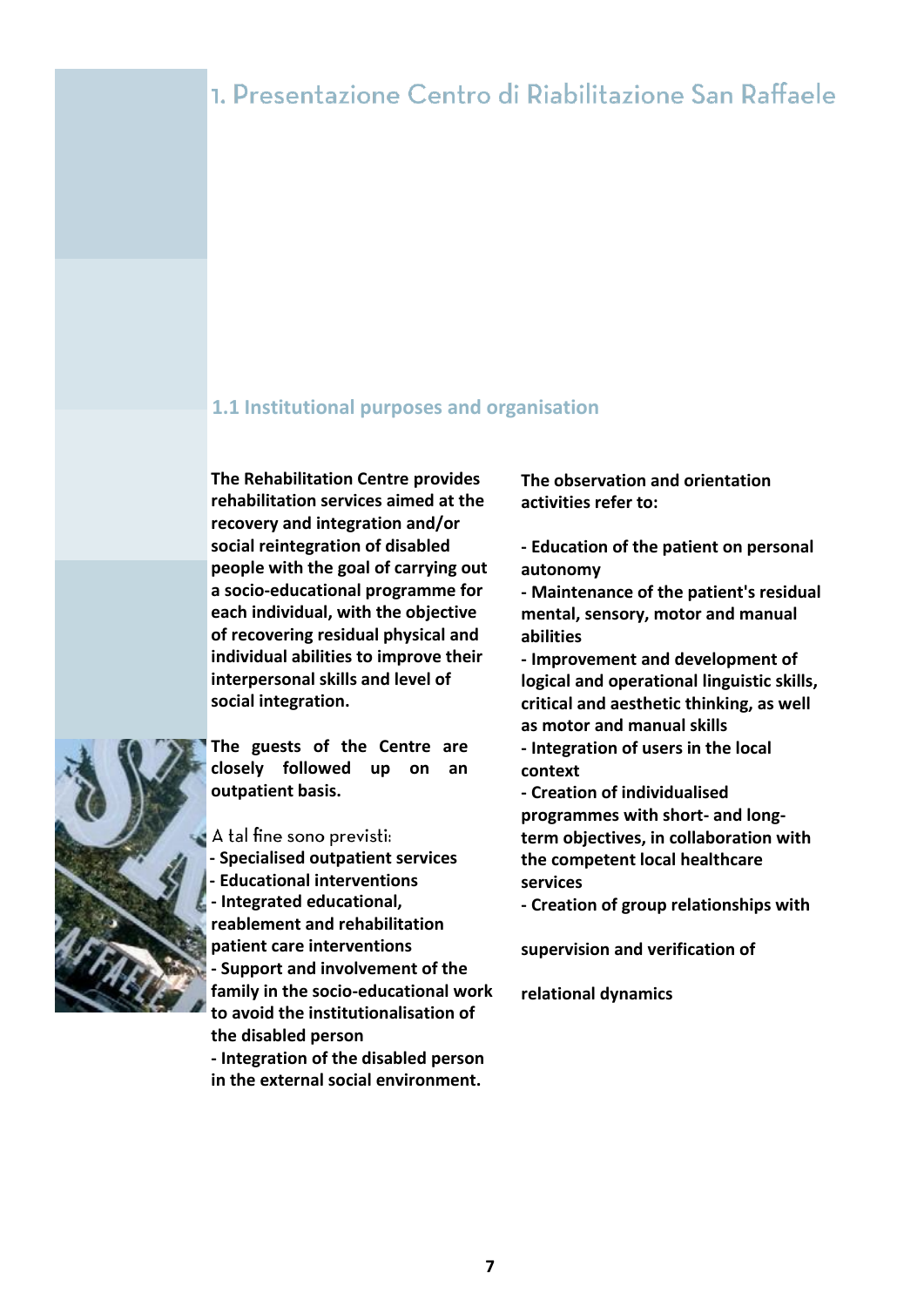# 1. Presentazione Centro di Riabilitazione San Raffaele

## **Authorisation and Accreditation Acts**

**Acting commissioner decree n. 469/2017**

## **Telephone numbers**

#### **switchboard 06 661305001**

## **Opening hours**

**From Monday to Friday from 8:00 to 18:00 and on Saturday from 8:00 to 14:00.**

#### **Location and getting here**

**The address of the Rehabilitation Centre is via della Pisana 216 00163 Rome.**

**The Centre is located in the west of the capital and is also easily accessible from the Leonardo Da Vinci Airport.**

**The whole area is also served by an excellent and convenient public transport network.**

#### **Where to find us**

**From the GRA exit 32 - Pisana continue for about 5 km towards the centre.**

**By public transport line 892 terminus Viale Valle Aurelia line 881 terminus Viale Paola line 808 terminus Via del Capasso line 792 terminus San Giovanni Eudes - Porta San Giovanni line 981 terminus Circonvallazione Cornelia - Candoni / Magliana**

**From Termini station:**

**Metro A get off at the Cornelia stop, go to the Circonvallazione Aurelia/Cornelia bus stop and take the 892; or get off at the Baldo degli Ubaldi stop and continue with line 892.**

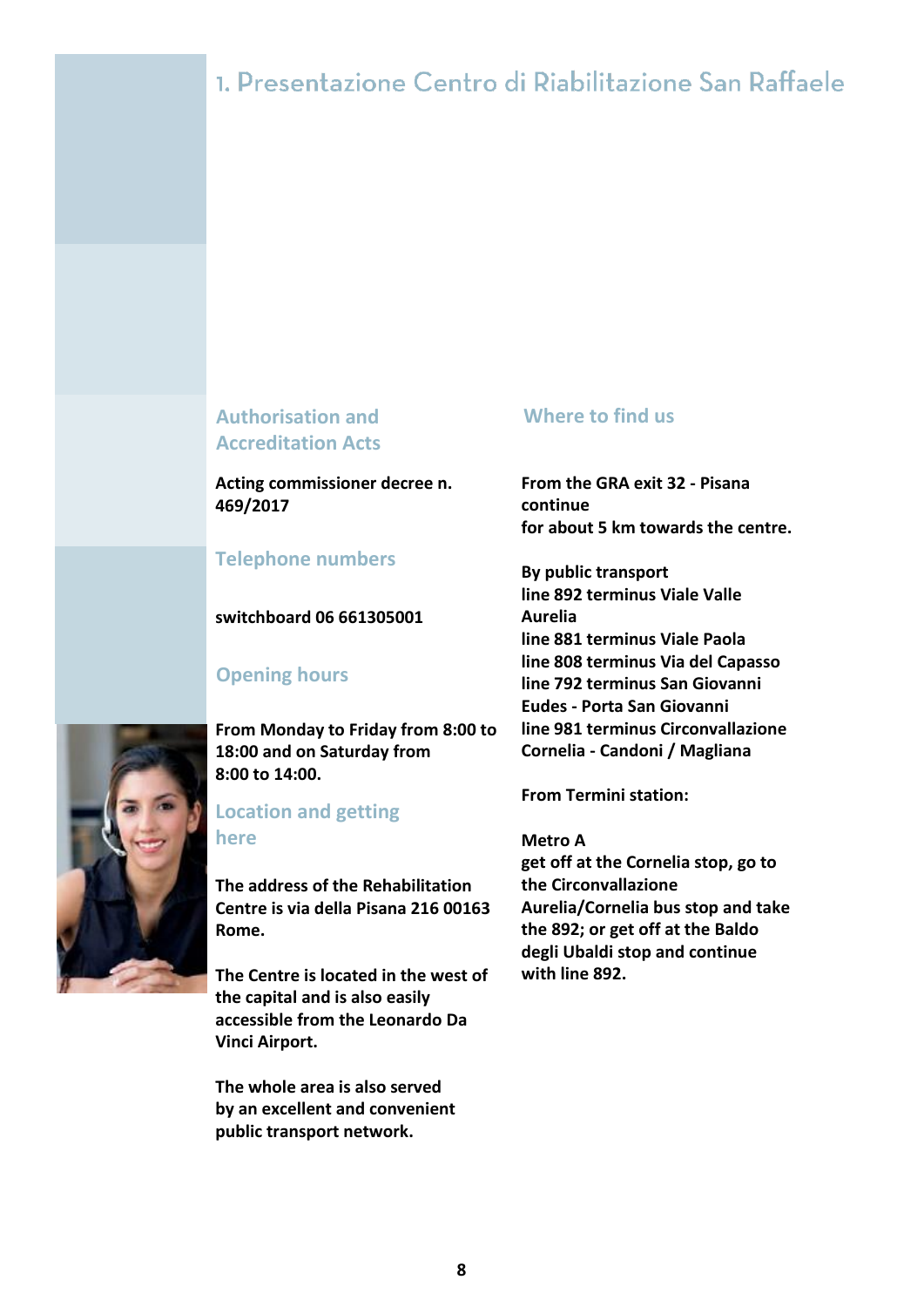

raccordo anulare (ring road)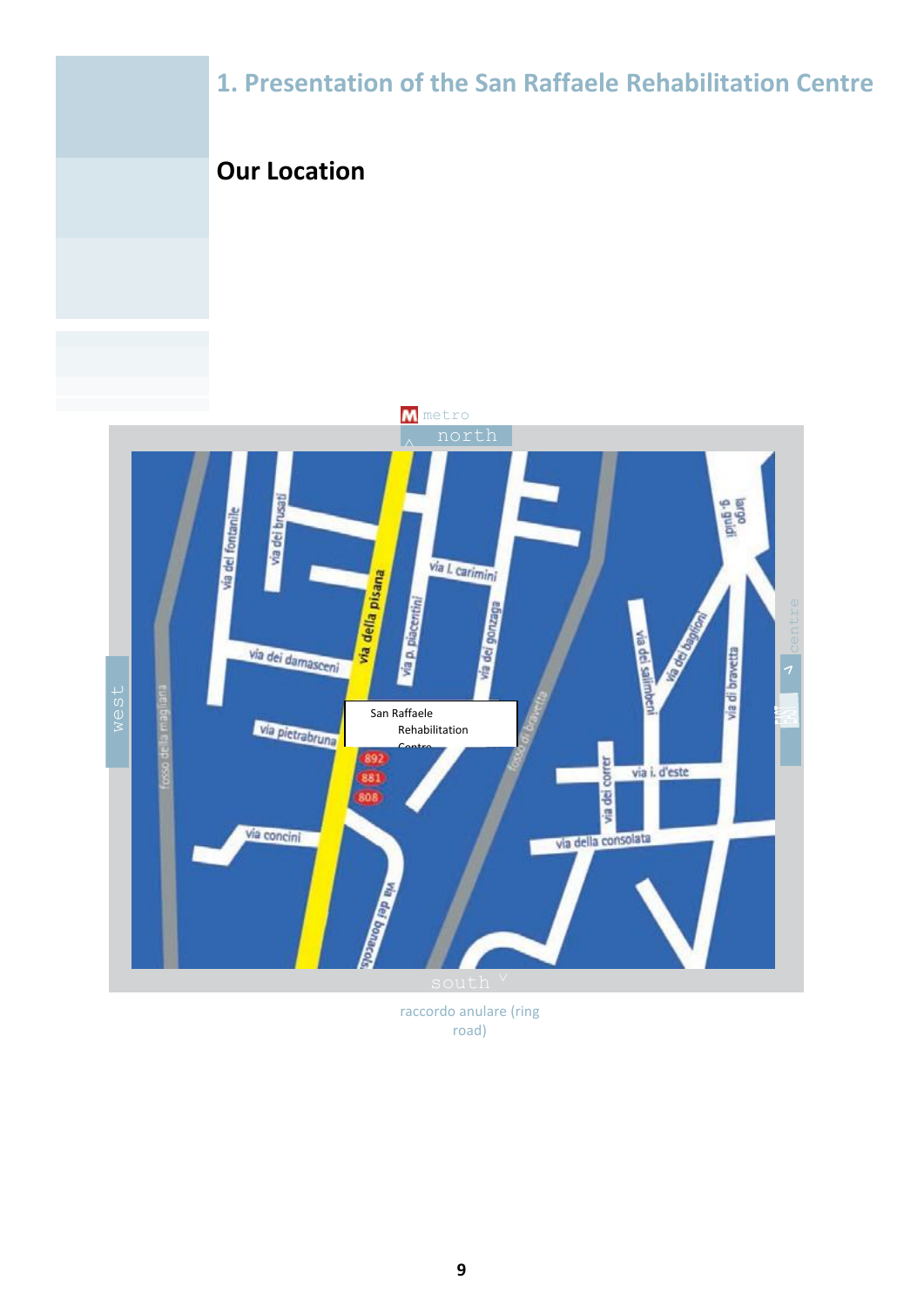# **2. Fundamental principles to protect the user**



**The activity of the Centre is carried out in compliance with the fundamental principles enshrined in the directive of the President of the Council of Ministers of 27/10/94 and by the DPCM (prime ministerial decree) of 19/05/95 relating to:**

#### **Equality**

**Everyone has the right to receive the most appropriate medical assistance and treatment, without discrimination based on sex, race, language, religion, political opinion and socio-economic level**

#### **Impartiality**

**The behaviour of the staff towards users is informed by criteria of objectivity, fairness and impartiality.**

## **Continuity**

**The Center ensures the continuity and regularity of care. In the event of irregular operation or disruption of service, it must take measures to create as little inconvenience as possible for the user.**

#### **Right of choice**

**Where permitted by the regulations in force, the user has the right to choose, among the persons that provide the service, the one they think best meets their needs.**

#### **Participation**

**The Centre guarantees the user participation in the service through correct, clear and complete information, with the possibility of expressing their own evaluation of the quality of the services provided and of forwarding complaints or suggestions for improving the service.**

#### **Efficiency and effectiveness**

**The service is provided in such a way as to guarantee an optimal relationship between resources employed, activities carried out and results obtained.**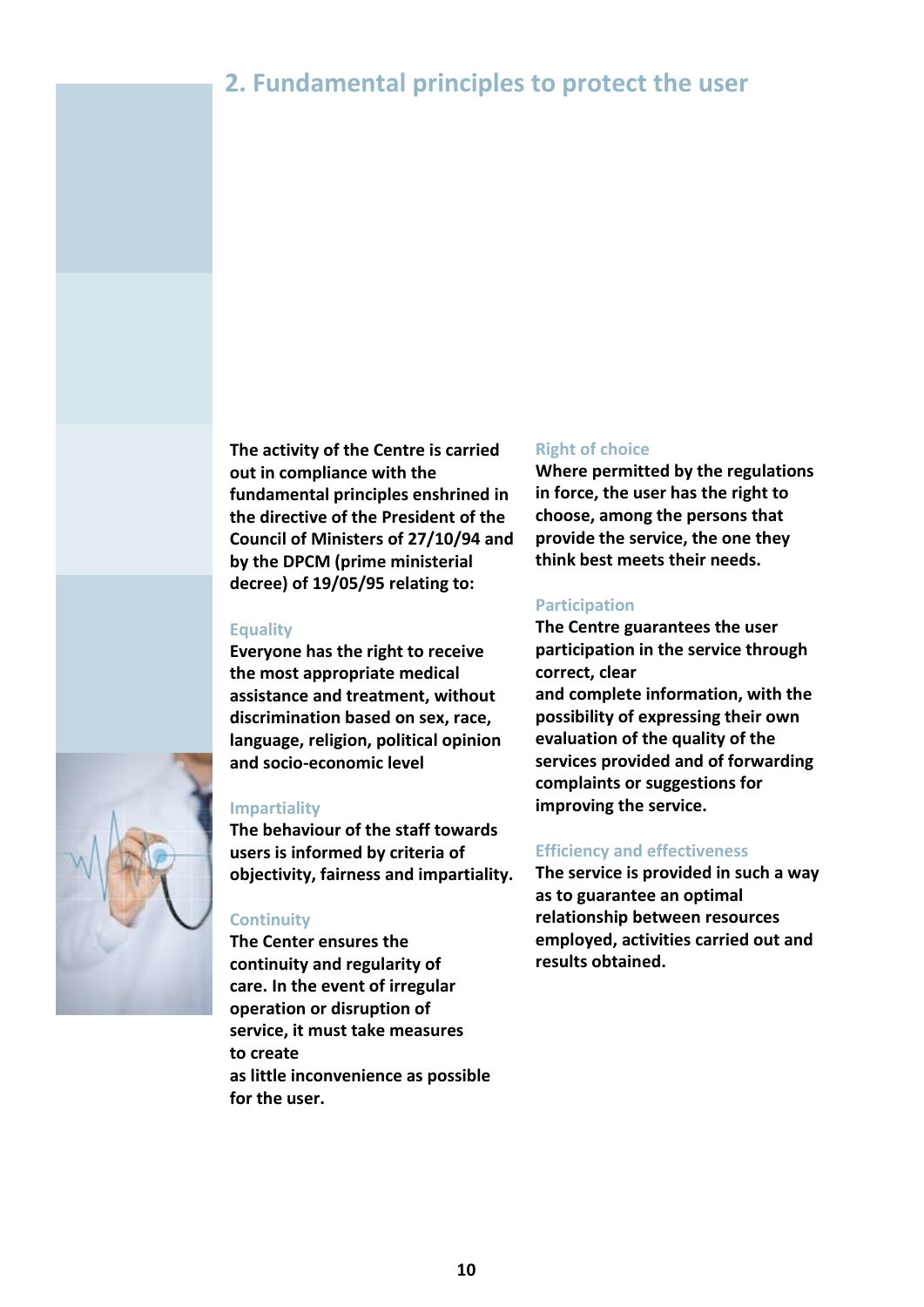

**Second Section Information on the Centre and the services provided**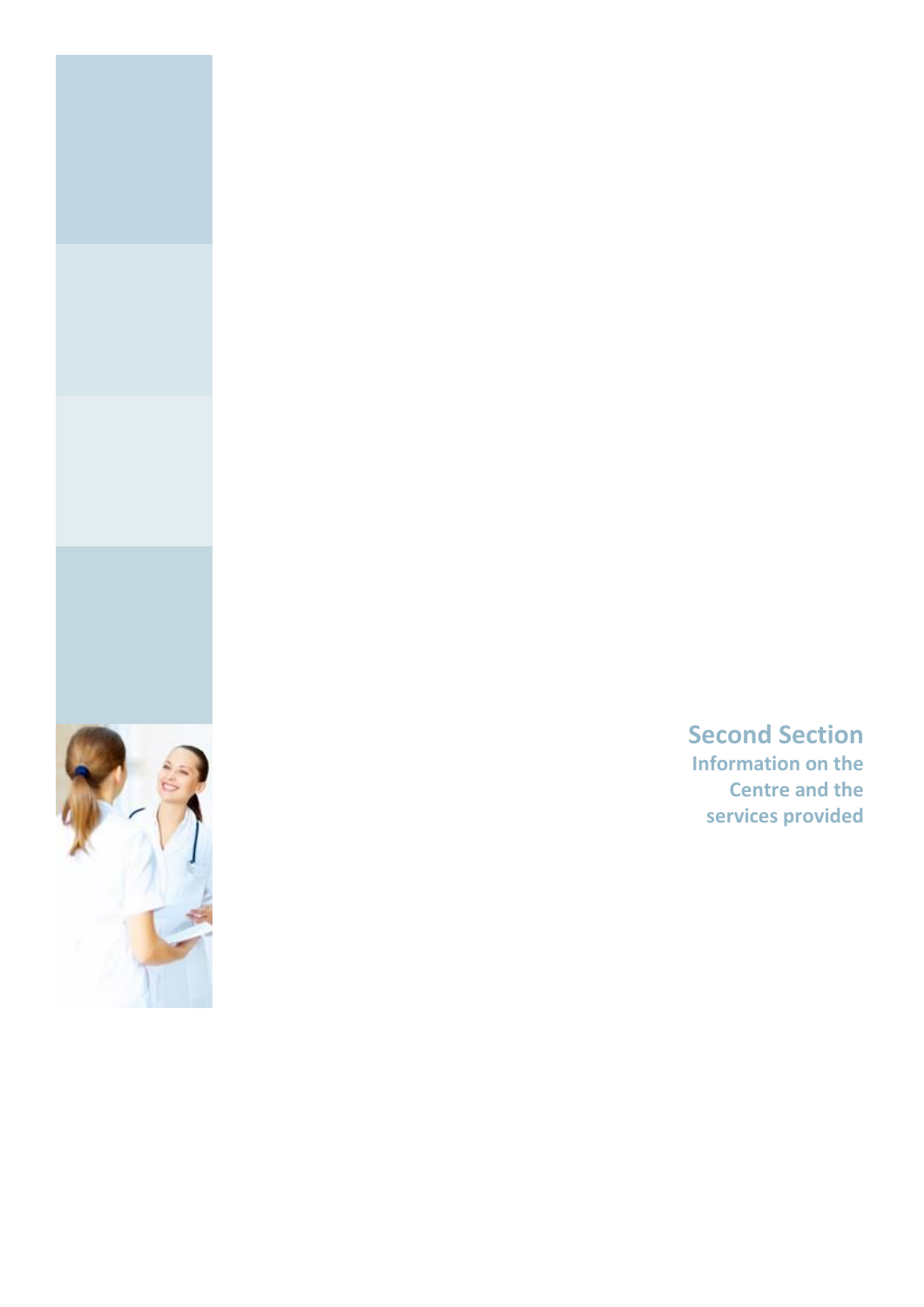# **1. Type of services provided**



**The San Raffaele Rehabilitation Centre pursuant to art. 26 of Law 833/78 is aimed at assisting individuals of developmental age and in adulthood suffering from physical, mental and sensory disabilities.**

**Customised rehabilitation projects are developed for each patient, carried out by various teams composed of child neuropsychiatrists, physiatrists, neurologists and specialised psychologists who make use of rehabilitation therapists (physiotherapists, speech therapists, occupational therapists, neuro-psycho-motricity therapists for patients of developmental age) for the development, maintenance and strengthening of neuromotor, psycho-motor, psycho-social and communication skills as well as cognitive and learning faculties.**

**The Centre is authorized to carry out 100 daily treatments on an extensive outpatient basis, at the expense of the regional health service.**

**The San Raffaele Rehabilitation Centre has:**

**- spaces where the following recovery activities are applied: psychomotor skills, speech therapy, play, motor and expressive activities. These activities are provided on the basis of the rehabilitation projects planned by Medical Specialists, Psychologists, Social Workers and by the Care Team - a gym where rehabilitation and physiotherapy services are carried out.**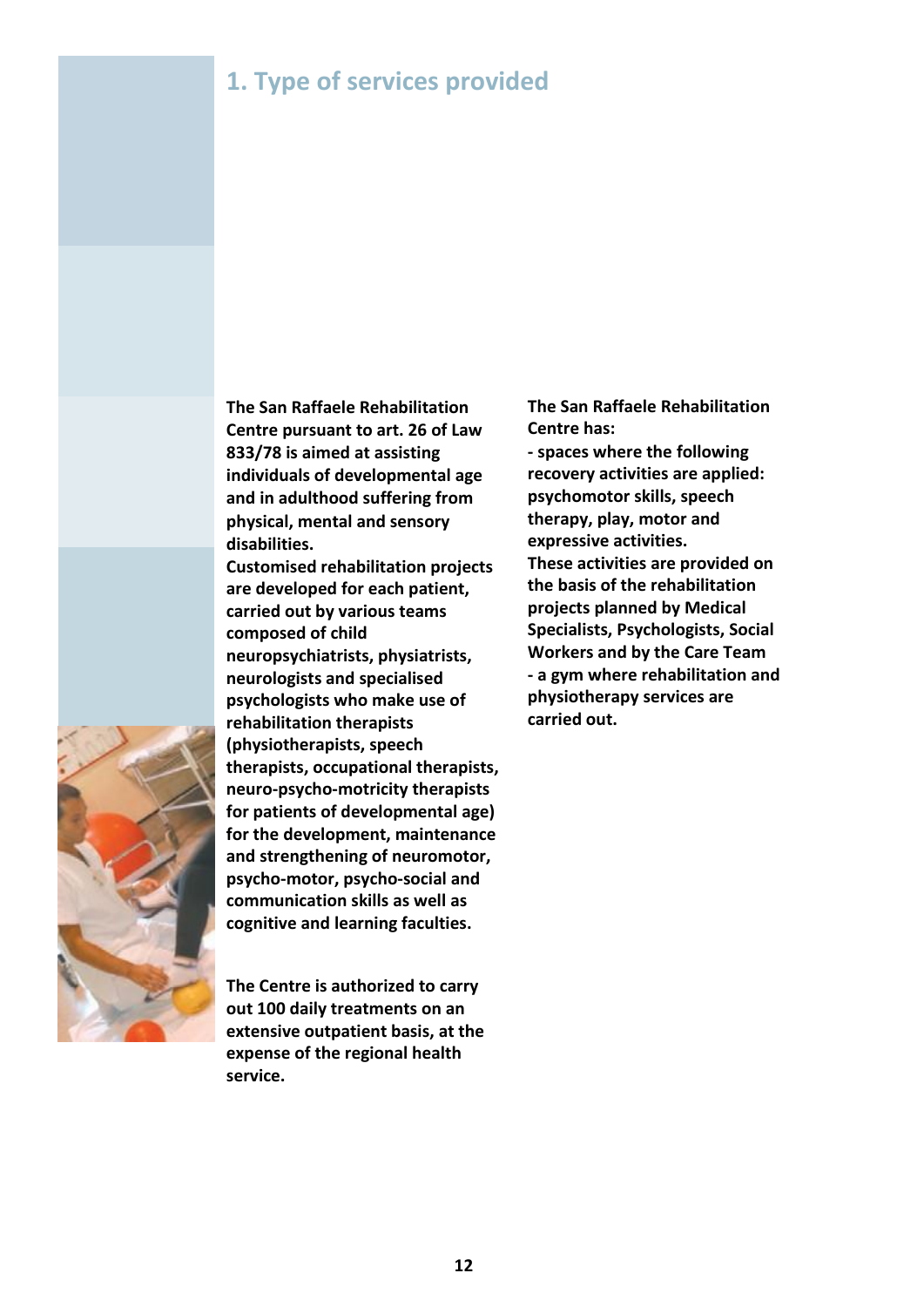## **2. Access**

#### **2.1 How to access**

**Access to the Centre is subject to the patient's evaluation by their local healthcare authority which authorises the commencement of the rehabilitation project.**

#### **For the adult outpatient modality:**

**Access takes place, both for patients from health facilities and from home, through a visit to the referring specialist doctor for the specific disability or a Doctor specialised in rehabilitation on request from the General Practitioner.**

#### **For the outpatient modality in patients of developmental age:**

**• Multidimensional assessment and authorisation for the opening of the project by the department**

**The child or adolescent's local TSMREE (Protection Of Mental Health And Rehabilitation in Children and Adolescents)**

**• Visit of the referral specialist for disability on request from the freely chosen Paediatrician who indicates the issue to be assessed.**

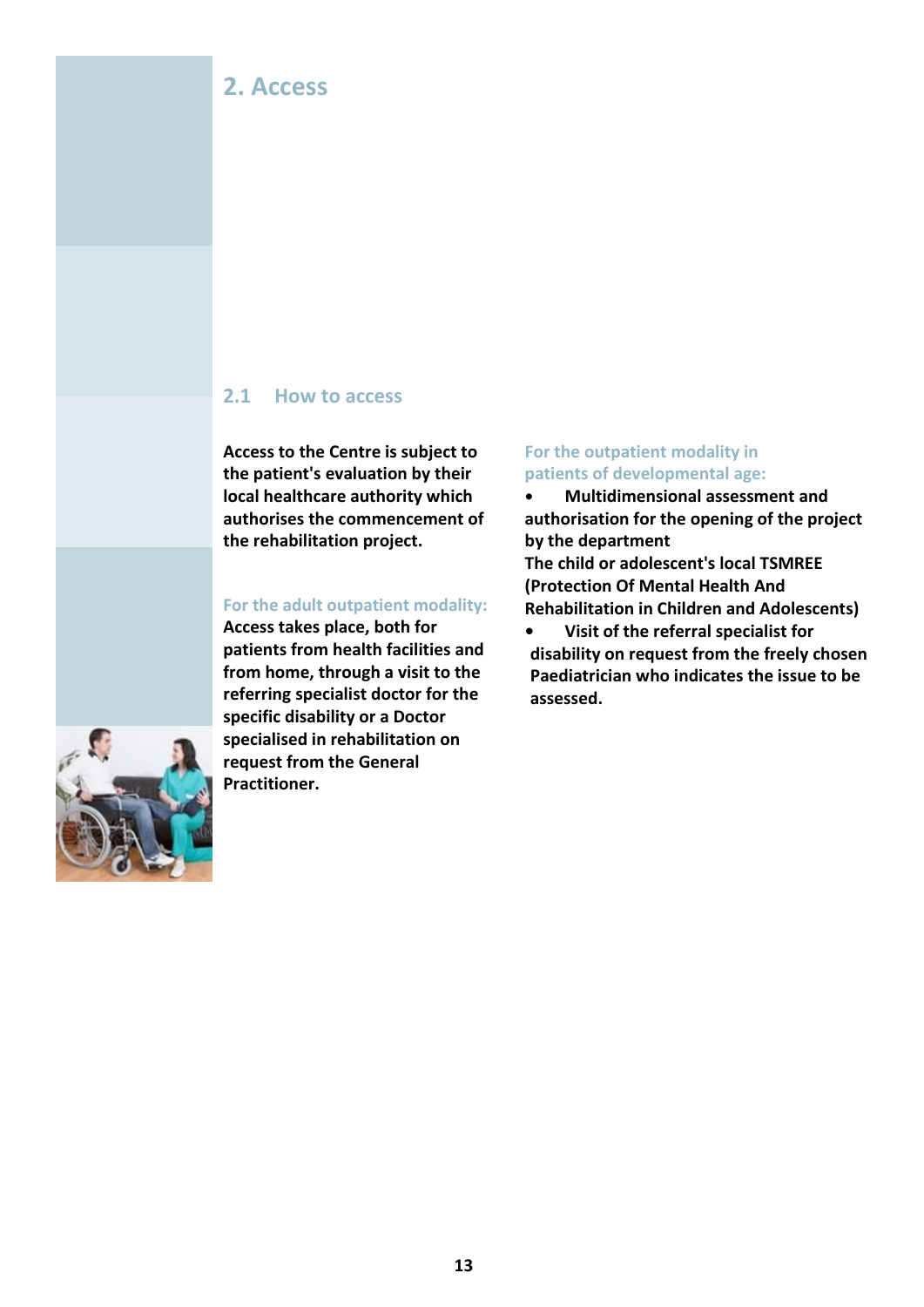## **2. Access**

## **2.2Required**

**When attending the centre, the user must bring with them:**

- **- Project authorisation form**
- **- Health card issued by the local**
- **healthcare authority**
- **- Identification document**
- **- Tax Code**
- **- Any clinical documentation including that relating to previous hospital admissions.**

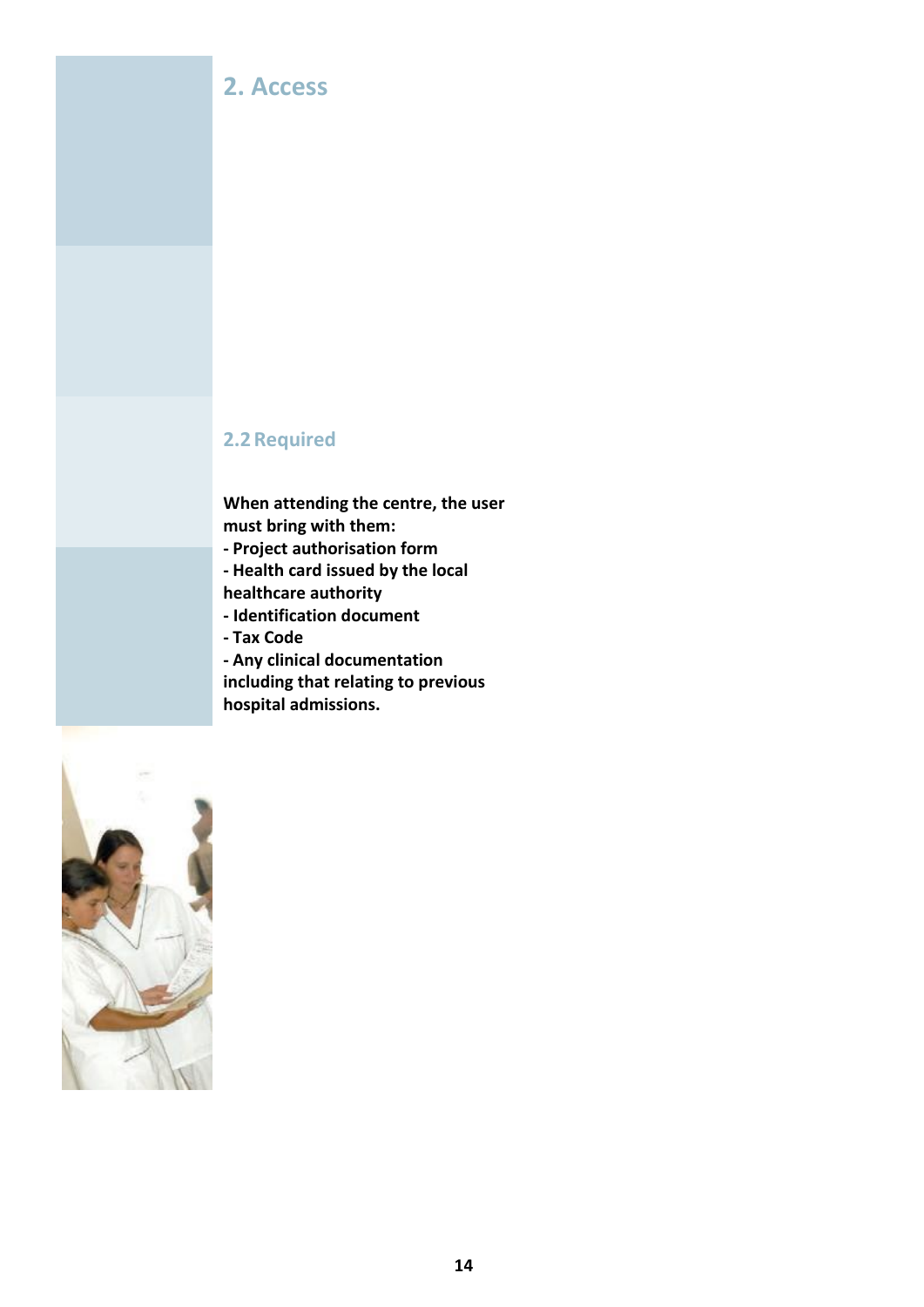**The patient is managed in a holistic fashion. Each patient benefits from a 360° rehabilitation project starting from the referral from another centre or home, to the drafting of the rehabilitation project up to the intervention itself. Management is carried out by a multidisciplinary team made up of specialist medical staff with a coordinating role and rehabilitation technicians. The activity of the multidisciplinary team already begins during the phase of requesting the inclusion of the patient by the sending facility or the family member, in order to be certain of the appropriateness of the patient's access to the centre and the feasibility of the rehabilitation project. At this stage, the patient's access requirements and social situation are verified. The patient is cared for by a multidisciplinary team composed of: specialist physiatrist, child neuropsychiatrist, neurologist, psychologist, rehabilitation therapists, social worker. Based on the clinical situation, an Individual Rehabilitation Project (IRP) is drawn up.**

**The progress of the project is constantly evaluated and monitored with periodic assessments that allow the team to optimise the intervention up until its completion. For the Adult Outpatient Service, the Rehabilitation Project involves attendance of about two hours for three days a week for a maximum duration of 60 days, unless there is a justification for continuance of the treatment authorised by the competent local healthcare service.**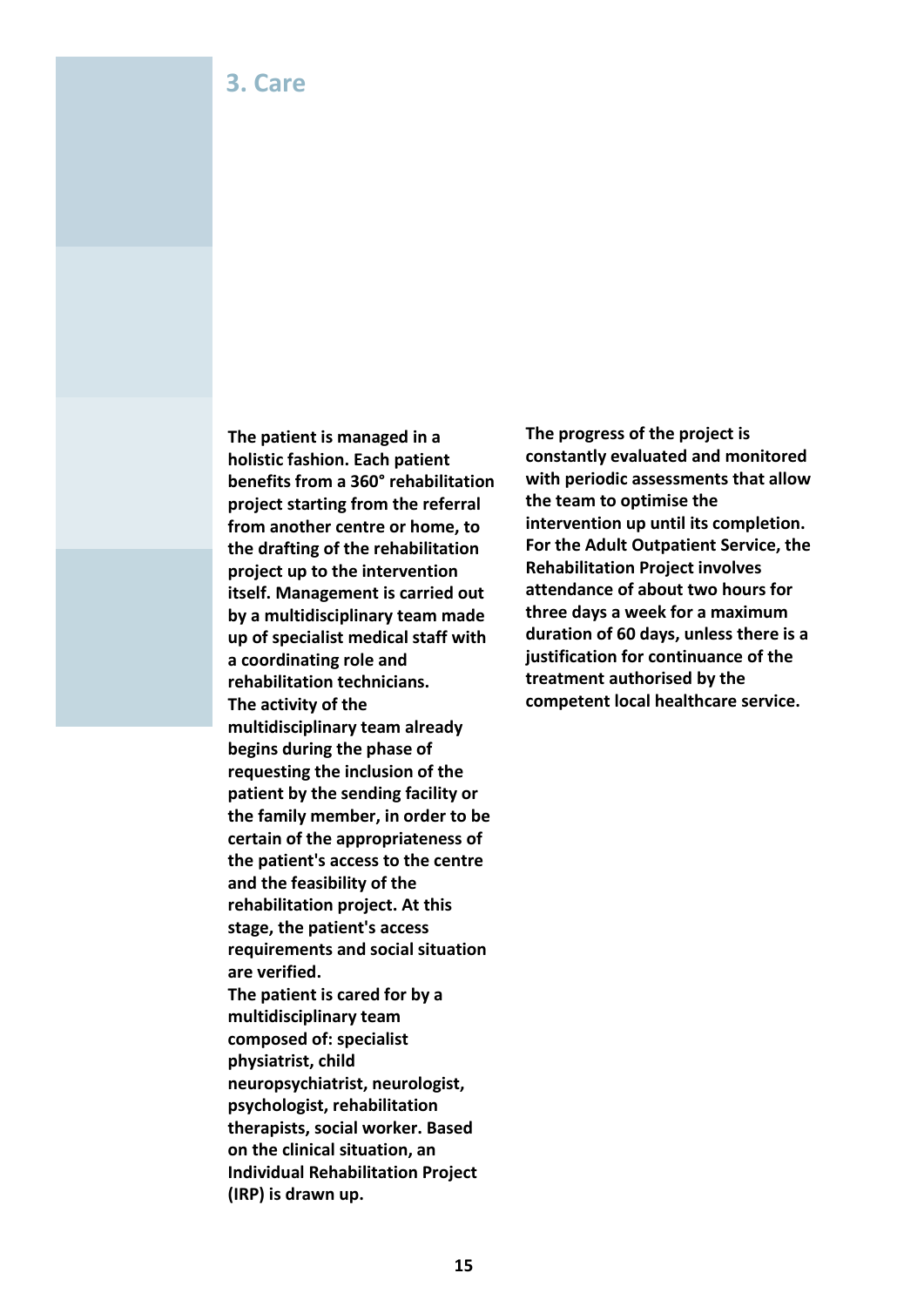## **3. Care**

## **3.1 Completion of the rehabilitation project**

**Rehabilitation treatment can be temporarily interrupted or suspended for hospitalisation to another health facility, for return to the family or for other reasons with the right of readmission on the scheduled date when possible.**

## **3.2 Request for medical records**



**At the end of the project it is possible to request the clinical documentation or the personal file containing the complete details, the initial diagnosis, the family and personal history, the physical examination, the treatment plan including the rehabilitative aspects, the results and the after-effects, as well as any treatment interruptions.**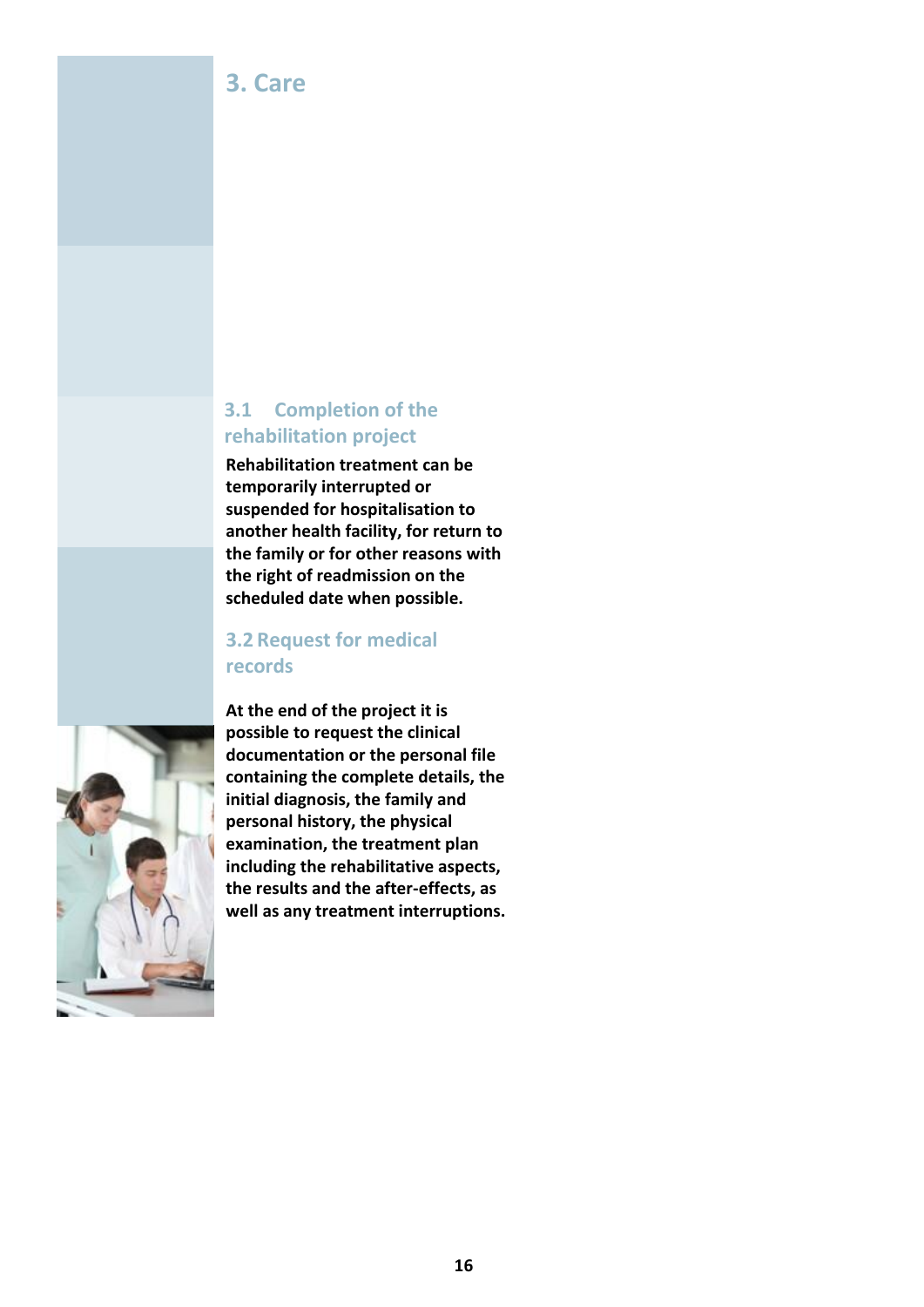# **4. Accessory and Comfort Services**



**All the staff of the Centre are dedicated to complete patient care, each to the extent of his or her competence and as such no healthcare worker is due recognition.**

Eventuali comportamenti difformi **Any appropriate behaviour must be communicated to the Health Department for the necessary measures.**



**Smoking**

**It is absolutely forbidden to smoke, including electronic cigarettes in the closed environments of the Institute: this is due to legal provisions and above all for the protection of the health of the patients and staff of the facility.**



**It is forbidden to use mobile phones on the wards because they can cause disturbance and malfunction of the electric medical equipment.**



## **Safety rules for users and visitors**

**As required by current legislation, all the staff of the Institute are adequately trained to intervene in the event of an emergency and safety regulations are present inside the centre. Therefore, visitors and patients are asked to strictly follow the instructions provided by the staff in the event of need.**



# **Recognition of staff**

**The Centre's staff are recognisable through their uniform and the special badge that shows the name and qualification of the operator in question.**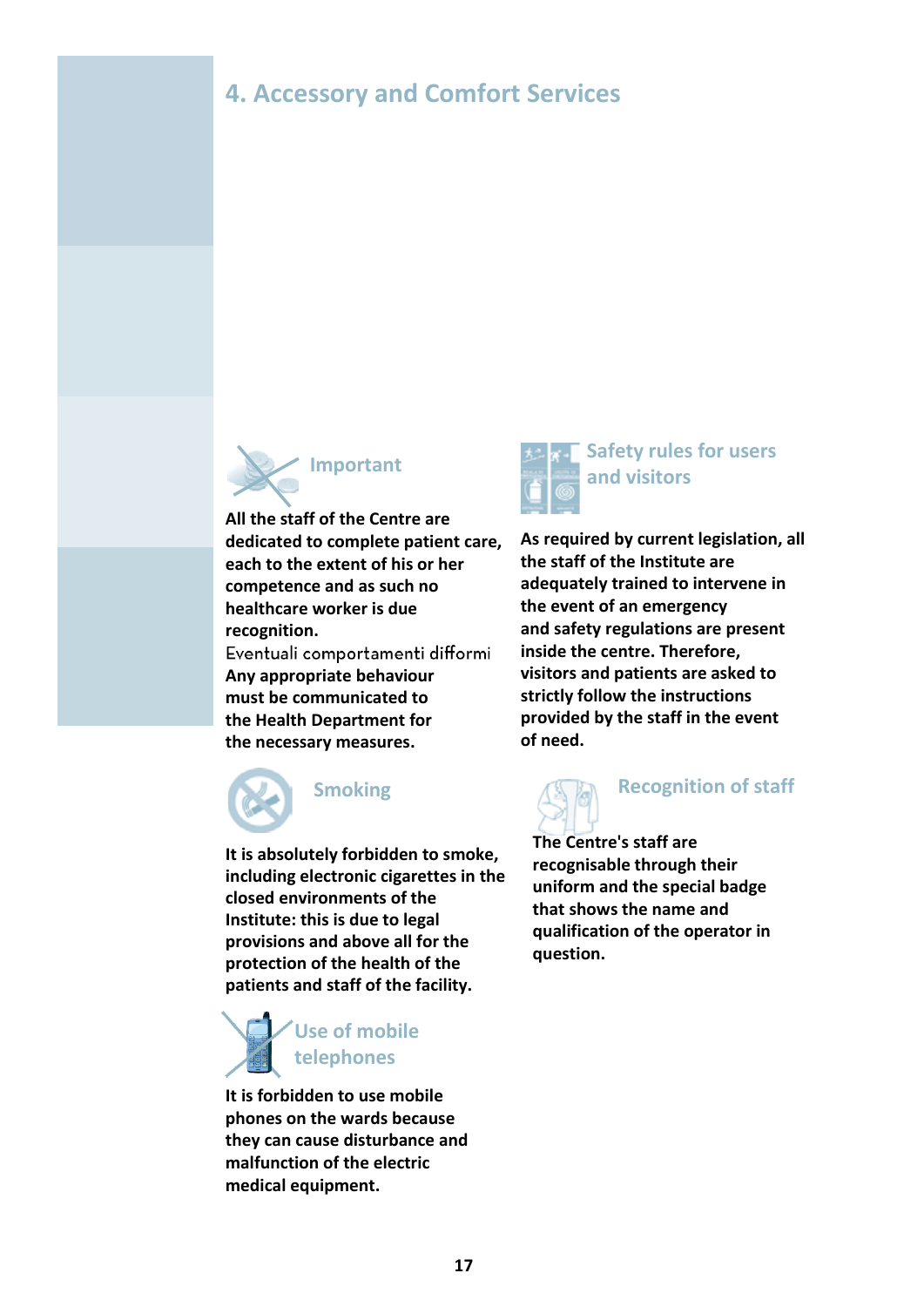## **5. How we welcome patients**

**The patient is monitored by the staff at every stage of their stay at the Centre so that all their needs can be met and the services provided are functional, efficient and effective.**

**The commitment to provide clear and understandable information is pursued through the production of complete and updated communication material on the activities carried out. Access to the Rehabilitation Centre is organized according to the Sars Cov 2 Epidemic Prevention Procedures by checking the Body Temperature, and filling in the updated Triage form according to current legislation.**

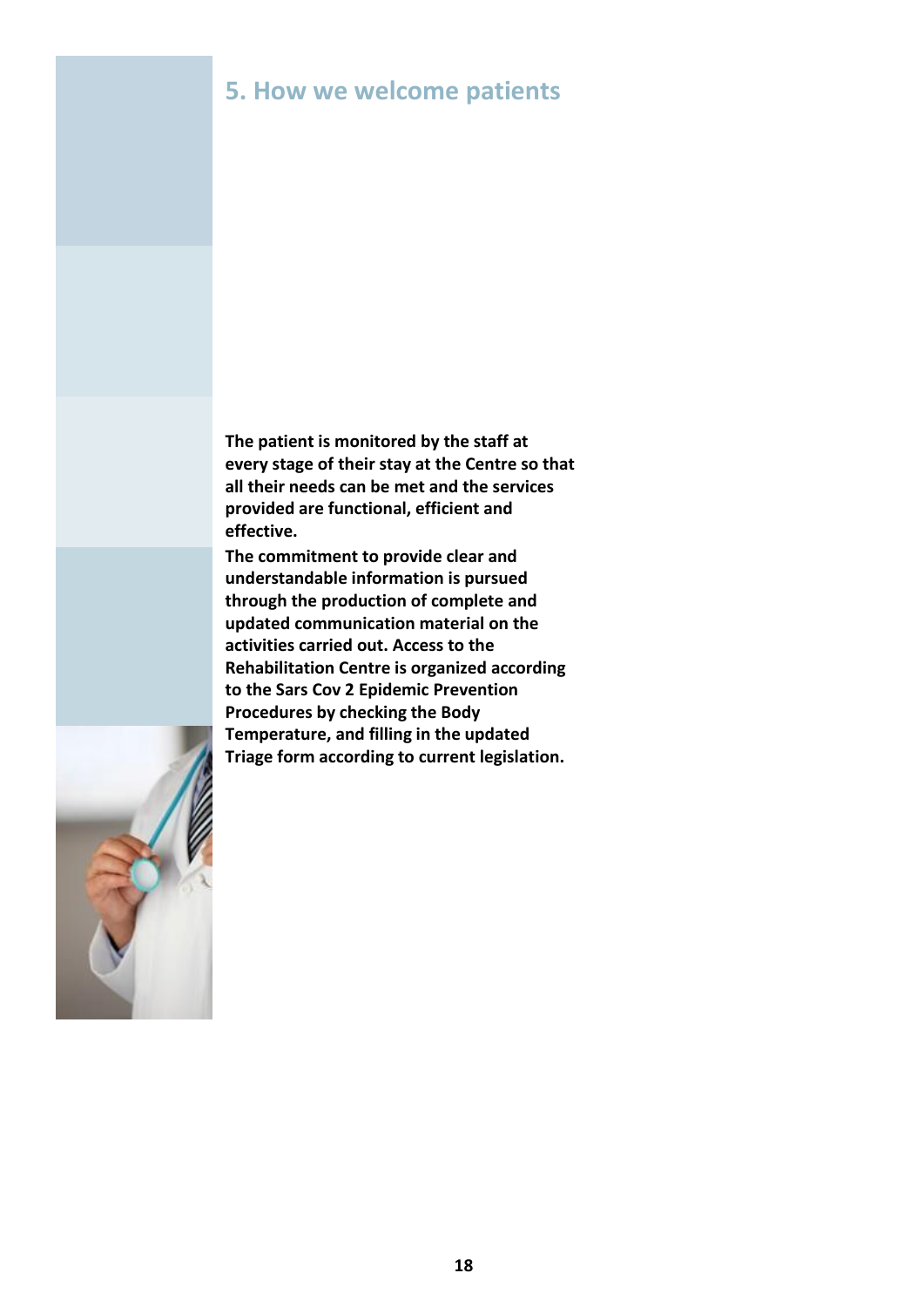## **6. Social Assistance Service**

**Within the Centre, a Social Assistance Service is available every day to support the User and their family members in dealing with social, family and behavioural problems through interventions, in synergy with the local Health and Social Services of the region, aimed at continuity of healthcare/assistance to support the User throughout their rehabilitation process from the Rehabilitation Centre to their home. Social Assistant: Federica Sartori 06 661305001**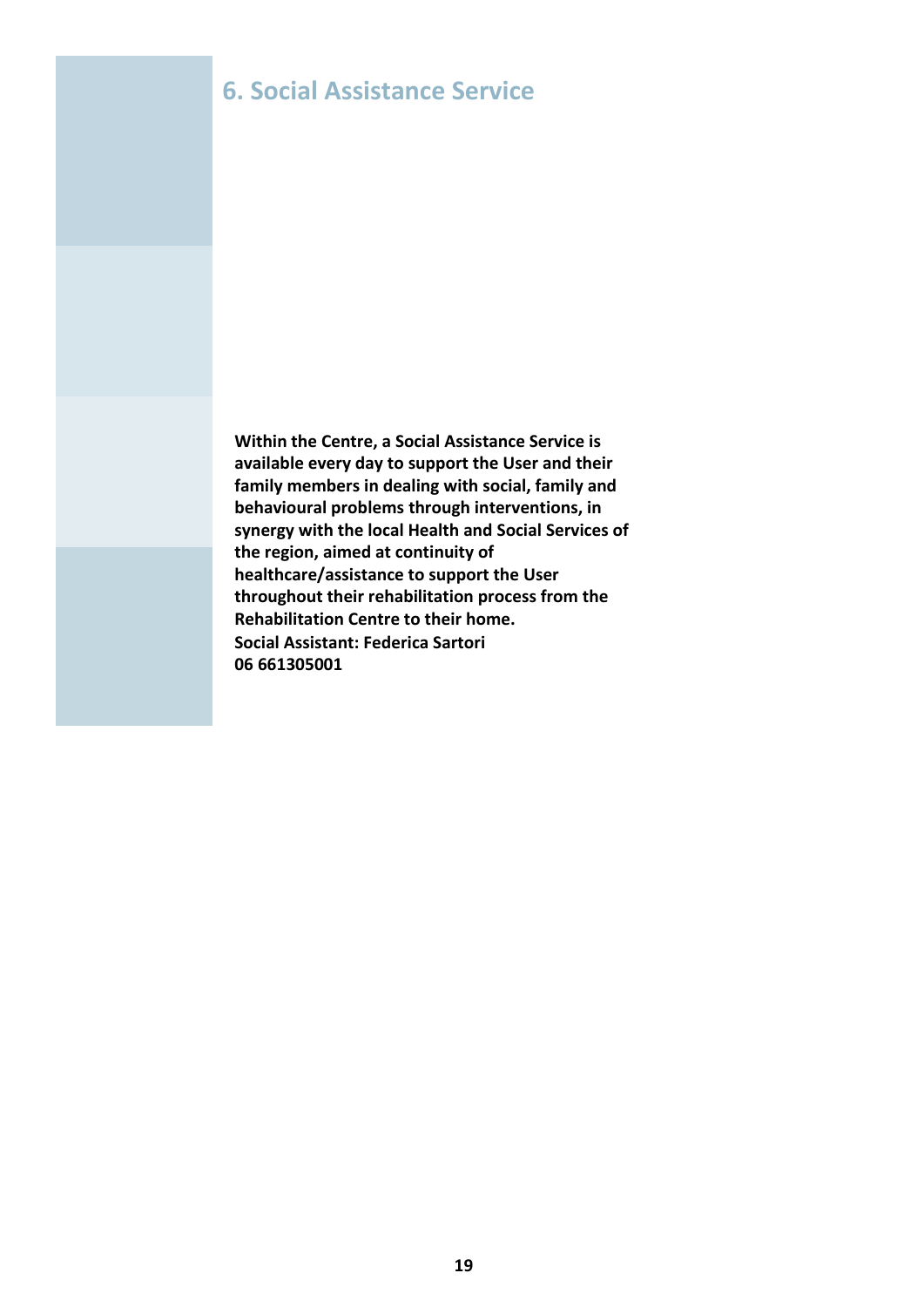

**Third Section Protection and verification mechanisms**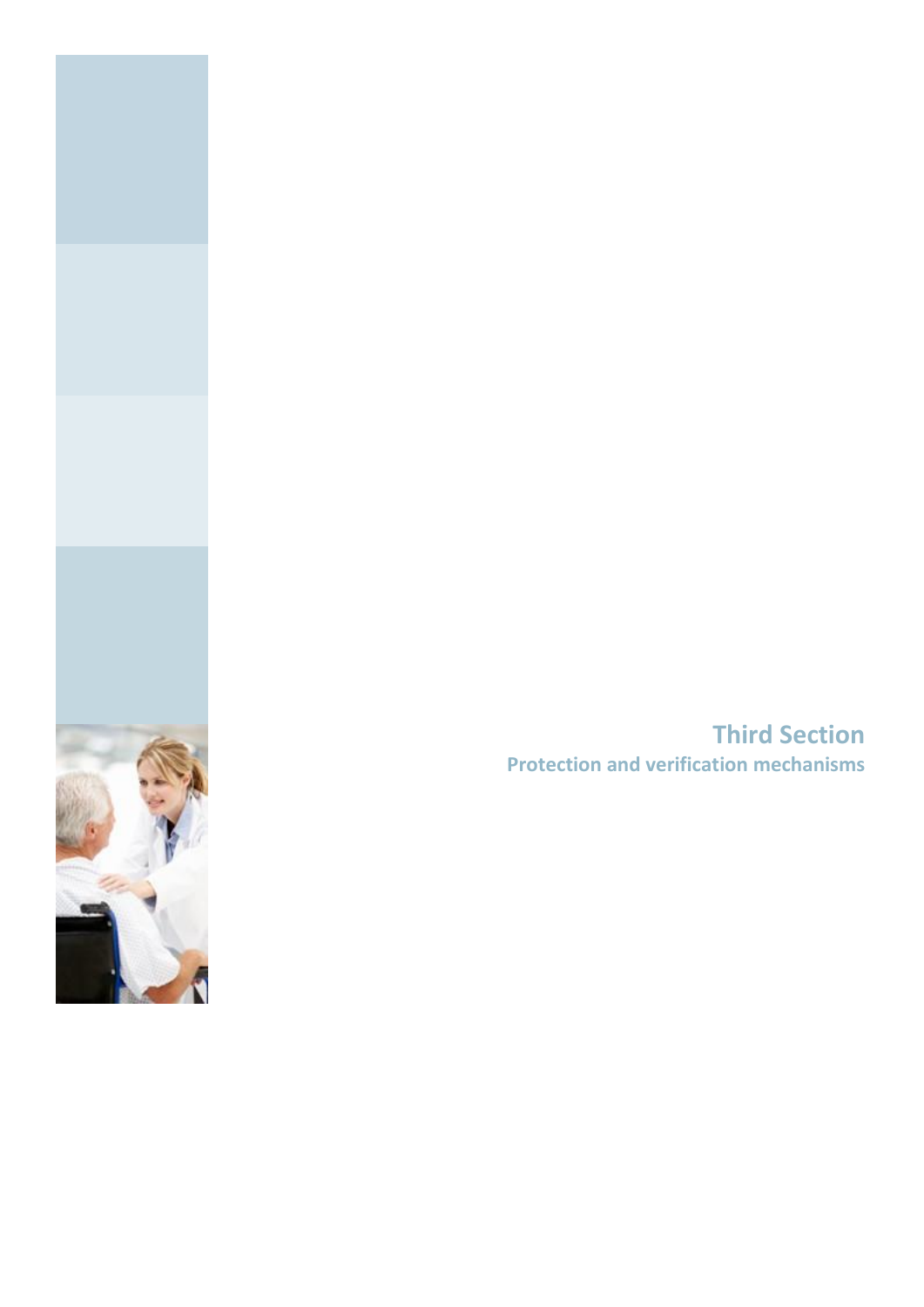# **1. Rights and obligations of users**

## **1.1 Right to information - informed consent**

**The patient has full right to be informed of the diagnostic and therapeutic process, expressing their will by signing the "informed consent" form. They have the right to receive all the clarifications they deem appropriate from the healthcare staff**

#### **1.2 Right to confidentiality**

**Upon entering the Centre, consent is required for the processing of sensitive data in accordance with the provisions of Legislative Decree 196/03 (consolidated text on privacy and EU GDPR 679/2016). Medical confidentiality is guaranteed with regard to all information of a private and personal nature that emerges during the admission, to the diagnosis made and the therapies administered. Under no circumstances will telephone information be provided. Doctors are authorised to provide**

**information to referring physicians only**

#### **1.3 User obligations**

**Staying inside the Centre requires compliance with the common rules of conduct, hygiene and manners. Each user has the duty to cooperate with the health staff of the Centre. Carers are not allowed to stay in the gym and in the rooms while the rehabilitation treatments are being performed.**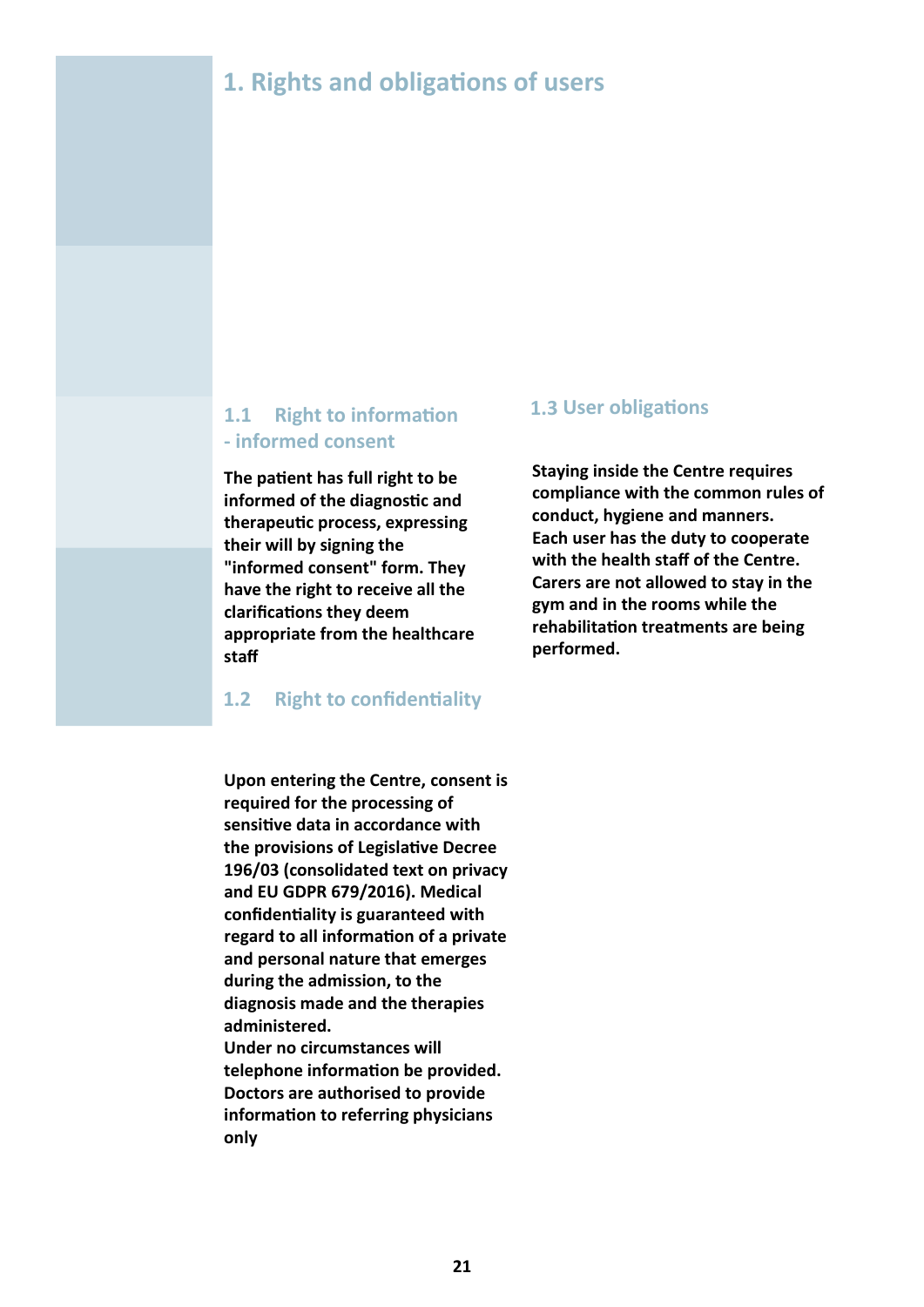# **1. Rights and obligations of users**

## **1.4Charter of rights and obligations**

**The Charter, available at the Centre and posted in the common areas, offers accurate information on the rights and obligations of the Patient.**